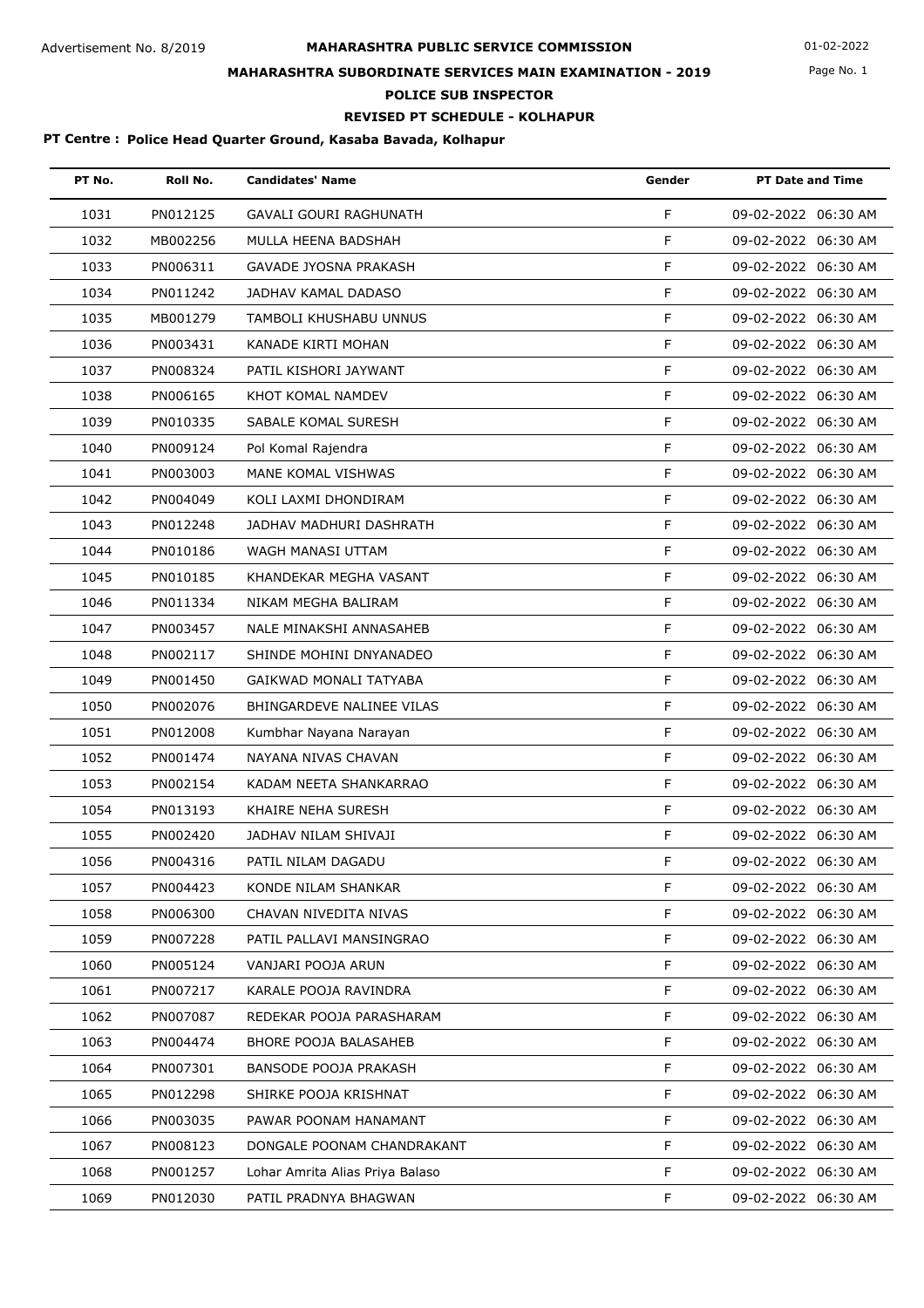#### **MAHARASHTRA PUBLIC SERVICE COMMISSION** Advertisement No. 8/2019 01-02-2022

## **MAHARASHTRA SUBORDINATE SERVICES MAIN EXAMINATION - 2019**

**POLICE SUB INSPECTOR**

### **REVISED PT SCHEDULE - KOLHAPUR**

#### **PT Centre : Police Head Quarter Ground, Kasaba Bavada, Kolhapur**

| PT No. | Roll No. | <b>Candidates' Name</b>       | Gender | <b>PT Date and Time</b> |
|--------|----------|-------------------------------|--------|-------------------------|
| 1070   | PN013187 | KATTE PRAGATI JEEVAN          | F      | 09-02-2022 06:30 AM     |
| 1071   | PN007221 | PAWAR PRAJAKTA MAHADEV        | F      | 09-02-2022 06:30 AM     |
| 1072   | PN005039 | MORE PRAJYOTI MAHADEV         | F      | 09-02-2022 06:30 AM     |
| 1073   | PN005214 | MORE PRANALI BALASAHEB        | F      | 09-02-2022 06:30 AM     |
| 1074   | PN001484 | JAGATAP PRANALI DHANAJI       | F      | 09-02-2022 06:30 AM     |
| 1075   | PN002248 | MANE PRIYANKA PRALHAD         | F      | 09-02-2022 06:30 AM     |
| 1076   | PN013025 | PANHALKAR PRIYANKA JAYSING    | F      | 10-02-2022 06:30 AM     |
| 1077   | PN003284 | CHAVAN PRIYANKA AVINASH       | F      | 10-02-2022 06:30 AM     |
| 1078   | PN004093 | Jagadale Priyanka Kundalik    | F      | 10-02-2022 06:30 AM     |
| 1079   | PN007379 | KADAM PRIYANKA ASHOK          | F      | 10-02-2022 06:30 AM     |
| 1080   | PN009143 | MANE PRIYANKA SURESH          | F      | 10-02-2022 06:30 AM     |
| 1081   | PN003418 | AIWALE PUMAN BHIMRAO          | F      | 10-02-2022 06:30 AM     |
| 1082   | PN003428 | JAMBHALE PUSHPANJALI NIVAS    | F      | 10-02-2022 06:30 AM     |
| 1083   | PN012217 | HAJARE RADHIKA JAYASING       | F      | 10-02-2022 06:30 AM     |
| 1084   | PN005195 | PATIL RADHIKA MOHAN           | F      | 10-02-2022 06:30 AM     |
| 1085   | PN001176 | TORASE RANJANA GOVIND         | F      | 10-02-2022 06:30 AM     |
| 1086   | PN001080 | Pise Rasika Suresh            | F      | 10-02-2022 06:30 AM     |
| 1087   | PN011152 | MAKOTE RENUKA ANANDA          | F      | 10-02-2022 06:30 AM     |
| 1088   | PN006226 | SHINDE RESHMA CHANDRAKANT     | F      | 10-02-2022 06:30 AM     |
| 1089   | PN007018 | MULANI RUBIYA TAJUDDIN        | F      | 10-02-2022 06:30 AM     |
| 1090   | PN006075 | BAKARE RUTUJA RAJENDRA        | F      | 10-02-2022 06:30 AM     |
| 1091   | PN012118 | ADAKE SANGITA GANPAT          | F      | 10-02-2022 06:30 AM     |
| 1092   | PN010417 | YADAV SANYOGITA RAMESH        | F      | 10-02-2022 06:30 AM     |
| 1093   | PN003228 | SHETE SARIKA RAMLING          | F      | 10-02-2022 06:30 AM     |
| 1094   | PN007075 | PHARANDE SEEMA ANANDA         | F      | 10-02-2022 06:30 AM     |
| 1095   | PN005207 | LONDHE SHILPA VITTHAL         | F.     | 10-02-2022 06:30 AM     |
| 1096   | PN005321 | PATIL SHITAL MADHUKAR         | F.     | 10-02-2022 06:30 AM     |
| 1097   | PN001093 | SAWANT SHITAL SANTAJIRAO      | F.     | 10-02-2022 06:30 AM     |
| 1098   | PN011020 | PATIL SHITAL RAJARAM          | F.     | 10-02-2022 06:30 AM     |
| 1099   | PN002105 | LATTHE SHRUTIKA RAVASAHEB     | F.     | 10-02-2022 06:30 AM     |
| 1100   | PN004433 | CHOUGALE SHUBHANGI PANDURANG  | F.     | 10-02-2022 06:30 AM     |
| 1101   | PN008090 | PATIL SMITA RAMCHANDRA        | F.     | 10-02-2022 06:30 AM     |
| 1102   | PN004141 | KADAM SNEHA RAMCHANDRA        | F.     | 10-02-2022 06:30 AM     |
| 1103   | PN010255 | KOLAPE SNEHAL TATYABA         | F.     | 10-02-2022 06:30 AM     |
| 1104   | PN005158 | KESARE SNEHAL SHIVAJI         | F.     | 10-02-2022 06:30 AM     |
| 1105   | MB001186 | <b>GHORPADE SNEHAL SAYAJI</b> | F.     | 10-02-2022 06:30 AM     |
| 1106   | PN005308 | MANE SNEHAL ASHOK             | F.     | 10-02-2022 06:30 AM     |
| 1107   | PN013066 | TAWARE SNEHAL MARUTI          | F.     | 10-02-2022 06:30 AM     |
| 1108   | PN010339 | KATKAR SONAL BALKRISHNA       | F.     | 10-02-2022 06:30 AM     |